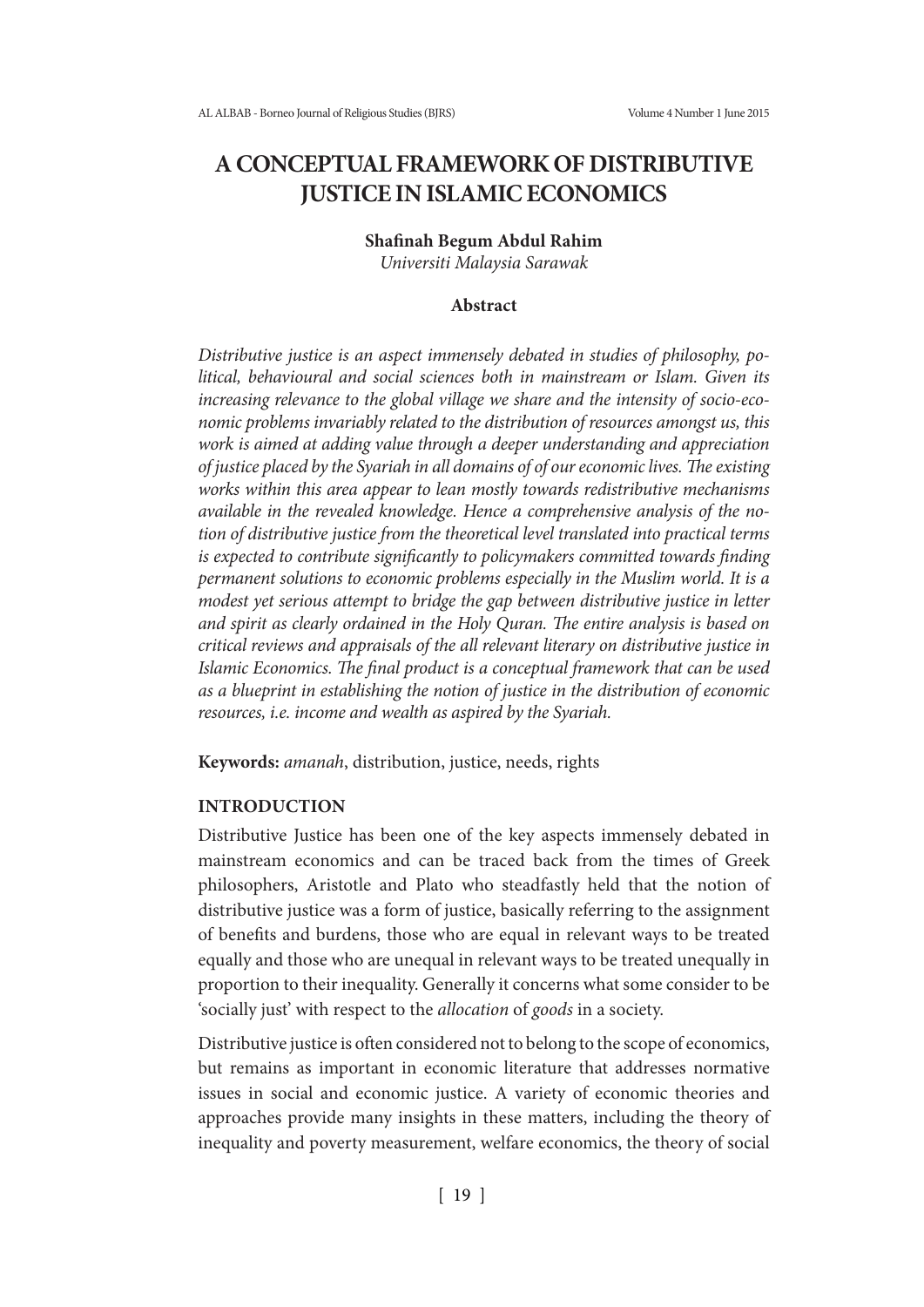choice, the theory of bargaining and of cooperative games, and the theory of fair allocation, to name a few.

Despite its powerful affect on the standards of living of the masses, the role of distributive justice is often neglected due to the overlooking of distortions in distributional processes. Although some may well argue that social justice had always been a great concern as early as the times of Prophet Muhammad (S.A.W), the concept of distributive justice per se only came about as an independent economic issue with the increased socio-economic problems in the Muslim world. Distribution is an important economic issue, given the present state of economic inequalities among and within many Muslim countries. According to Heidari (2007) distributive justice in Islam is completely established in a divine framework, and therefore the main duty of Muslim scholars and scientists is to discover the pure rules of justice from Quran and Sunna and to adjust them to the prevailing circumstances of the modern era.

Naturally, Islam demands for socioeconomic inequalities to be minimized through fair distributional systems of resources, factor payments and transfer payments. Reports by the United Nations Department of Economic and Social Affairs regularly state that the income-related inequalities, particularly in capital ownership and access to benefits is growing worldwide, suggesting regression in social justice. World leaders dread that the failure to actively pursue justice in all its dimensions is feared to translate into de facto acceptance of a future marred by violence, repression and chaos.

The 2013 Key Socioeconomic Statistics on IDB Members Countries provides a summary of a wide range of economic indicators overtime. Interestingly, a lower GINI index, (a standard measure of the extent to which the distribution of income or consumption expenditure) among households within an economy, does not essentially mean that the gap between the rich and the poor is acceptable. As a matter of fact, the information on the Human Development Index (HDI) reveals the degree of distribution or a lack of it in a much broader scale. Table 1 provides an overview of the recent estimates of the above mentioned indexes and their ranking within the group for selective Asian OIC Countries:

| Countries      | Bangladesh | Indonesia | Malaysia | <b>Maldives</b> |
|----------------|------------|-----------|----------|-----------------|
| Gini Coeffient | 32.1       | 34.0      | 46.2     | 37.4            |
| HDI/Ranking    | 0.52/146   | 0.63/121  | 0.77/64  | 0.69/104        |
| $I-HDI1$       | 0.43/32    | 0.58/18   | 0.77/6   | 0.58/20         |

<sup>&</sup>lt;sup>1</sup>MB Hendrie Anto (2011). Introducing an Islamic Human Development Index (I-HDI) to Measure Development in OIC Countries, Islamic Economic Studies, Vol. 19, No. 2, pg. 90.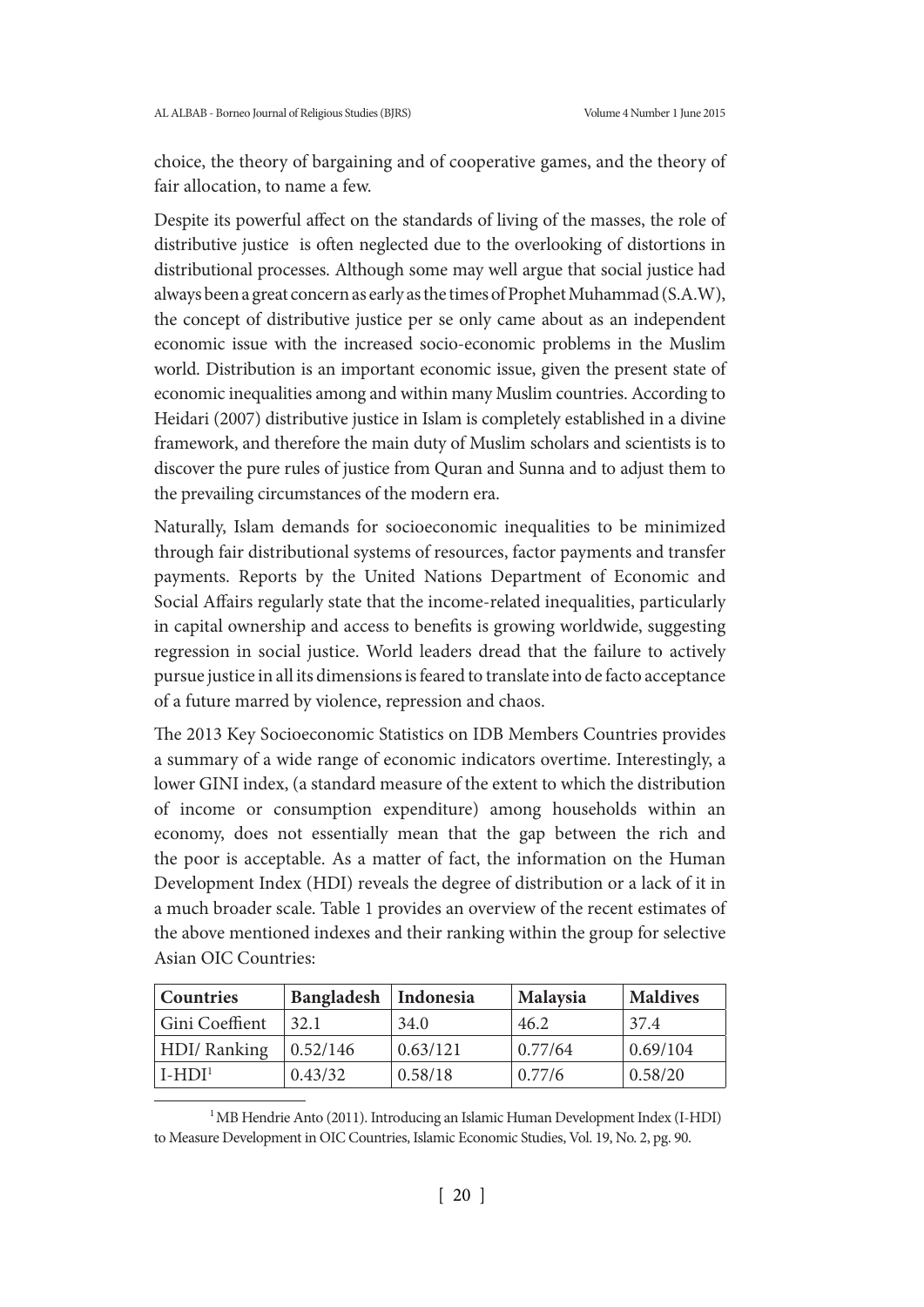In short, statistical evidences raise the need to critically reconsider the existing theoretical models of the dominant mainstream economics and suggests for an alternative framework that might produce a desirable economic distribution rooted on the notion of justice. This study attempts to demonstrate that there is more to ensuring a just distribution in an economy than meets the eye. From the perspective of Islamic Economics, distributive justice is to be emphasized at all stages of production in meeting objectives of the Syariah, because the distributive justice promoted by Islam deems certain guiding principles as rules to any form of distribution to be recognized as just.

To Muslim theologians and philosophers, justice is an abstract and idealist concept. They made no serious attempt to view it from a positive concept and analyze it from the existing social conditions. Abu Bakr al-Turtushi (520/1127), Najm al-Din al-Tawfi (716/1316) and Ibn Taymiyah (728/1325) while remaining faithful to Revelation, employed a form of inductive method which reached its full development in the writings of Ibn Khaldun (806/1408). Turtushi considered justice as the very foundation of polity, the 'foundation of foundations.<sup>2</sup> Al-Ghazali (450/1058) discusses the concept of justice from several dimensions, focusing mainly on distributive justice. He emphasized that for justice to prevail, the state must remove poverty and distress in the society. Mawdudi (1903-1979) however claimed that the disregard of the role of moral values in the efficient and equitable allocation and distribution of scarce resources may be the reason for the lack of emphasis placed on the reform of the individuals as market players.

Contemporary Muslim scholars, Umar Chapra (1981) and Nejatullah Siddiqui (1986) initiated creative ways to incorporate the relevance of justice in distributive functions. They began to steer attention towards distribution in Islamic scholarship. In discussing distributional issues in Islam, the literature is limited to studies related to income inequalities. The absence of academic works in the formulation of a theory of Distributive Justice, gives the main purpose to the current mission. The lack of preference to develop an Islamic theory of distributive justice could be attributed to the normative nature of the issue in itself.

#### **ECONOMIC VISION OF DISTRIBUTION IN ISLAM**

The distribution system of Islam is grounded in a general ideological base that Allah is the Only Real Owner. As for man, he is not more than a deputizing vicegerent. He can only manage what he owns within certain limits, specified by Allah.

<sup>&</sup>lt;sup>2</sup> The Islamic Conception of Justice by Majid Khadduri (1984)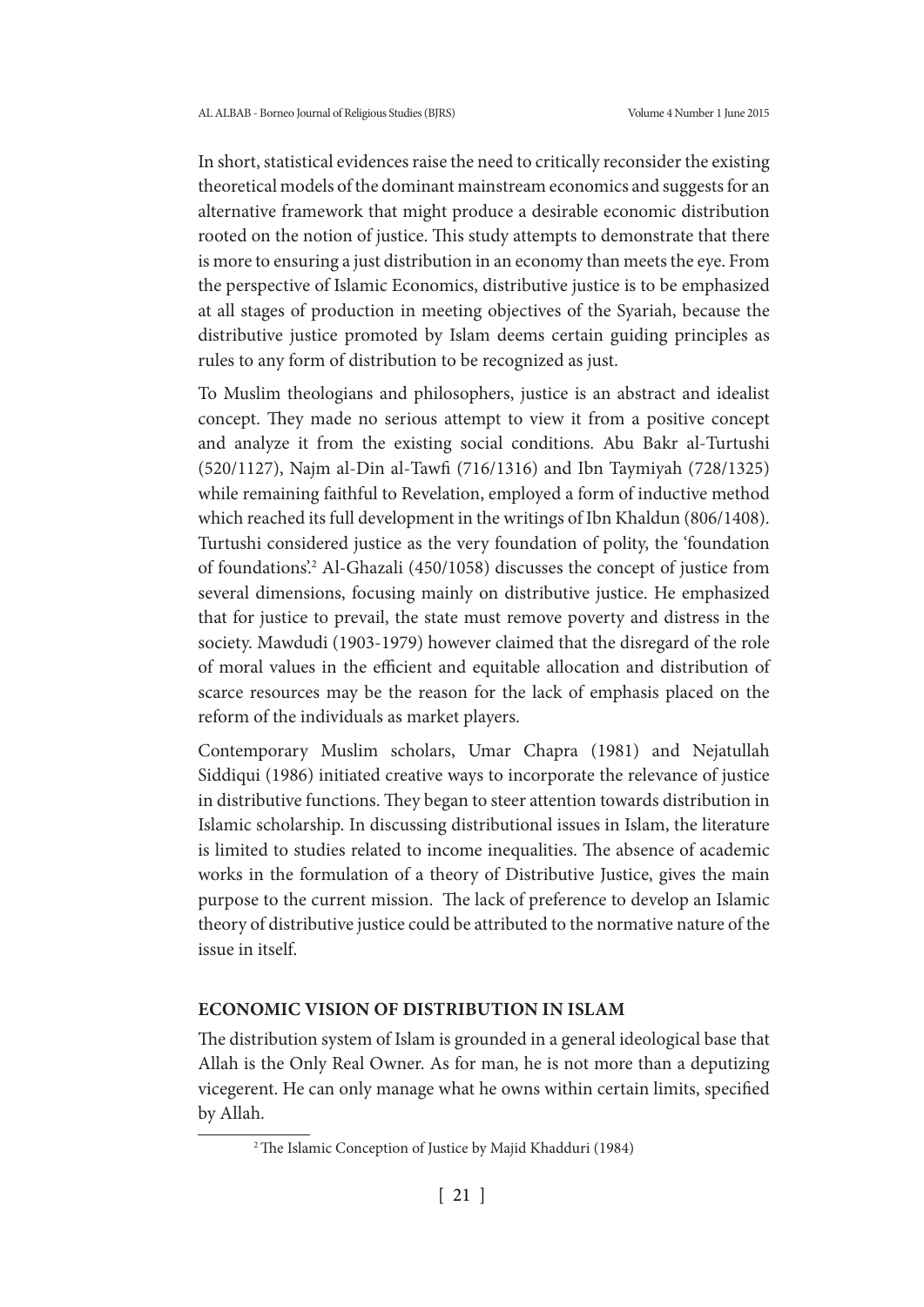*"And certainly you have come to Us alone as We created you at first, and you have left behind your backs the things which We gave you, and We do not see with you your intercessors about whom you asserted that they were (Allah's) associates in respect to you; certainly the ties between you are now cut off and what you asserted is gone from you." (6:95).*

Islam approaches distribution from the single most important axiom, Tawheed. The implications of the concept of Unity of God are twofold; Absolute ownership rest with the Creator and thus all men have equal rights over His bounties.

*Say: "In Whose Hand is the absolute ownership and dominion of all things, and He protects and grants asylum, whereas against Him no asylum is available, and Himself never needs protection? (Tell me,) if you have any knowledge."(23:88). Is it they who would portion out the Mercy of thy Lord? It is We Who portion out between them their livelihood in the life of this world: and We raise some of them above others in ranks, so that some may command work from others. But the Mercy of thy Lord is better than the [wealth] which they amass. (43:32).*

The opposite of distribution is hoarding, an act of accumulating resources beyond one's genuine needs and sufficiency. The Quran dictates an entire surah on this matter alone.

*The mutual rivalry for piling up (the good things of this world) diverts you (from the more serious things), Until ye visit the graves. But nay, ye soon shall know (the reality). Again, ye soon shall know! Nay, were ye to know with certainty of mind, (ye would beware!) Ye shall certainly see Hell-Fire! Again, ye shall see it with certainty of sight!Then, shall ye be questioned that Day about the joy (ye indulged in!). (102:1-8).*

But, Allah (S.W.T) says, *"Hath exalted some of you in rank above others" (7:166).* This indicates that equality is not absolute and there are bound to be some form of disparity even on the basis of taqwa (God consciousness). The issue here is that, realizing one's prosperity, Muslims are asked to remember those vested with less and consume in ways that can benefit themselves and others. In yet another verse, Allah commands us to give the wealth of God which He has given us.

*They are in varying gardens in the sight of Allah, and Allah sees well all that they do. (3:163).*

The second object of the Islamic system of the distribution of wealth is to enable everyone to get what is rightfully his. However, in Islam the concept and criteria of this *right* is somewhat different from other systems of economy.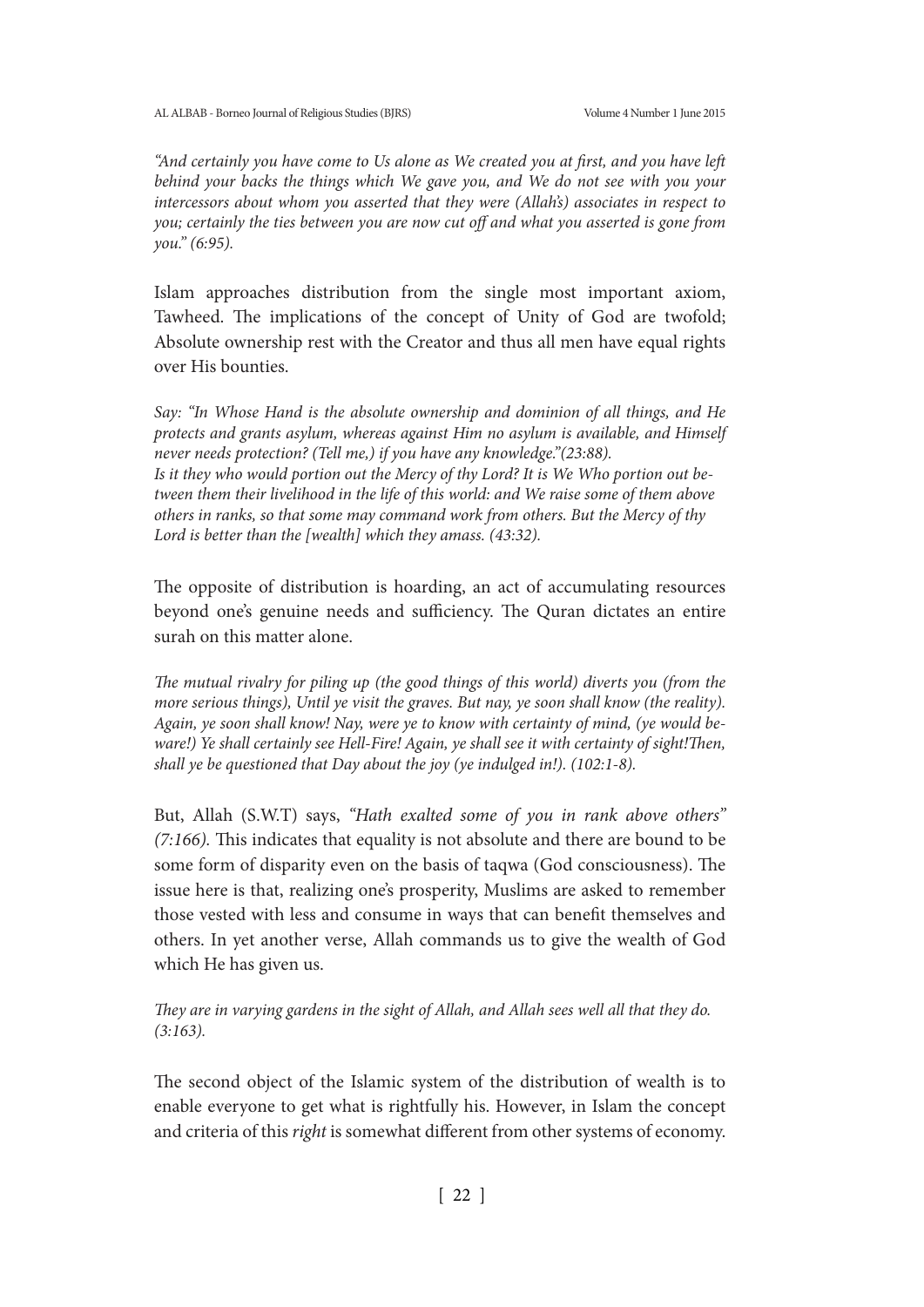Under materialistic economic systems, there is only one way of acquiring the right to ''wealth'', and that is a direct participation in the process of production. On the contrary, the basic principle of Islam in this respect is that 'wealth' is, in principle the property, of Allah Himself and He alone can lay down the rules as to how it is to be acquired and used. So according to the Islamic perspective, not only those who have directly participated in the production of wealth but also those to whom Allah has made it obligatory upon others to help, are the legitimate sharers in wealth.

*And those in whose wealth is a recognized right. (70:24). That man can have nothing but what he strives for. (53:39). And in their wealth and possessions [was remembered] the right of the [needy,] him who asked, and him who [for some reason] was prevented [from asking]. (51:19).*

According to Sadr (1982) the first step to end the contradictions in the economic structure of society begins with the distribution of economic resources among people. He adds that the foremost form of economic wealth is the natural resources of the environment and an unjust distribution of it begins with the problem of their ownership. He developed the theory of distribution of natural resources at two stages: preproduction and postproduction stages, or what he calls primary wealth and secondary wealth, respectively.<sup>3</sup>

*Allah enlarges the sustenance [which He gives] to whichever of His servants He pleases; and He [similarly] grants by [strict] measure, [as He pleases]: for Allah has full knowledge of all things. (29:62).*

Coincidently, resource distribution was the first issue to be resolved by Prophet Muhammad (S.A.W) and had attributed his presence as being the source of establishing a fair and just society. To understand the different norms of allocation during the periods of Prophet himself, and later his two successors, namely Abu Bakar and Umar, he highlights the relevance of changed social realities of the Arabs throughout. While need was the main criteria of concern in the times of the Prophet, Khalifah Abu Bakar adopted the rule of equality and Khalifah Umar the on the basis of merit of the recipient. Undoubtedly, the standards of distribution were moderated by factors such as the availability of resources and the intensity of needs and desert.4

Mabid Al-Jarhi (1985) attempted to construct a macro-distribution model for an

<sup>3</sup> AlSadr, "*alNazariyyah al'Islamiyyah litawzi' almasadir altabi'iyyah*" (Islamic Theory of Distribution of Natural Resources) in *Ikhtarnalak* (Beirut: Dar alZahra', 1982), 136137.

<sup>4</sup> Distributive Justice:The Islamic Perspective Intellectual Discourse, Vol 8, No 2, 159- 172.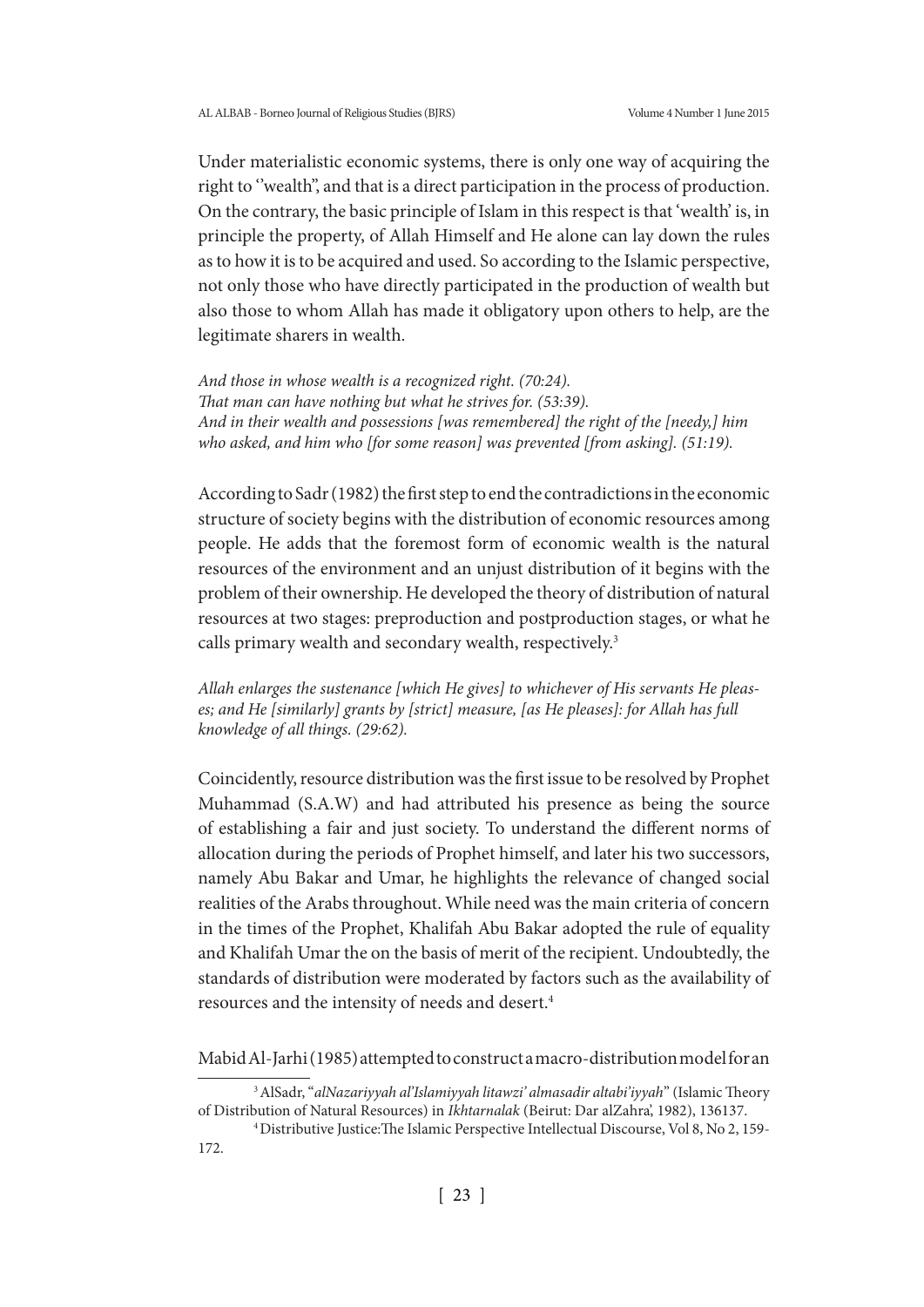Islamic Economy. Supposing that Muslims, are propertied, to varying degrees, he implies two essential propositions; first, that the study of distribution is inseparable from that of redistribution and secondly, that the saving behavior between the capitalists and labourers being immaterial. As the division of social class is theoretically meaningless in a hypothetical Islamic economy, in general the society is seen as capital holders (salaried predominantly). The significances of nisab and the market-order of an Islamic financial system are highlighted. Based on the premise that the prevailing distribution of wealth could deviate from the most desirable level, the Syariah provides for means to modify people's behavior towards saving and investment, unlike in the Western models.

M. A. Haneef (1995), In the Contemporary Islamic Economic Thought: A Selected Comparative Analysis had carefully appraised the views of six Muslim scholars, on namely five areas, one of which is distribution. The differing opinions of these prudently chosen trained economists and Islamic jurists are provided by the summary below:

| <b>Scholars</b>             | <b>Central Thesis</b>                                                                                       | <b>Supporting Arguments</b>                                                                       |
|-----------------------------|-------------------------------------------------------------------------------------------------------------|---------------------------------------------------------------------------------------------------|
| M.A. Mannan                 | Should determine produc-<br>tion and consumption                                                            | Inequalities permissible due to<br>differing endowments but insist<br>on equal opportunity to all |
| M. Nejatullah<br>Siddiqi    | Divides it to pre and post<br>production.                                                                   | Emphasis on initial distribution<br>of resources and societal needs.                              |
| Syed N. Haider<br>Naqvi     | Dominant role of the State<br>in redistributive schemes                                                     | Concept of Ownership                                                                              |
| Monzer Kahf                 | Justice in functional distri-<br>bution                                                                     | Market mechanism in factor<br>pricing                                                             |
| Sayyid Muhamad<br>Taleghani | Adds the third element of<br>redistribution while main-<br>taining natural resources to<br>common property. | Work and need as the core basis<br>of distribution.                                               |
| Muhamad Baqir<br>Al-Sadr    | Work as basis for usufruct<br>rights                                                                        | Economic labour as a source of<br>ownership                                                       |

**Table 2: Selective reviews of Muslim scholars on Distribution**

While each of the scholars' approaches the issue of distribution from a diverse starting point, the validity of need and labour as a pre-requisite to a just distribution is unmistakably evident. A majority of them also balance the call for redistribution with the demand for equal initial opportunity.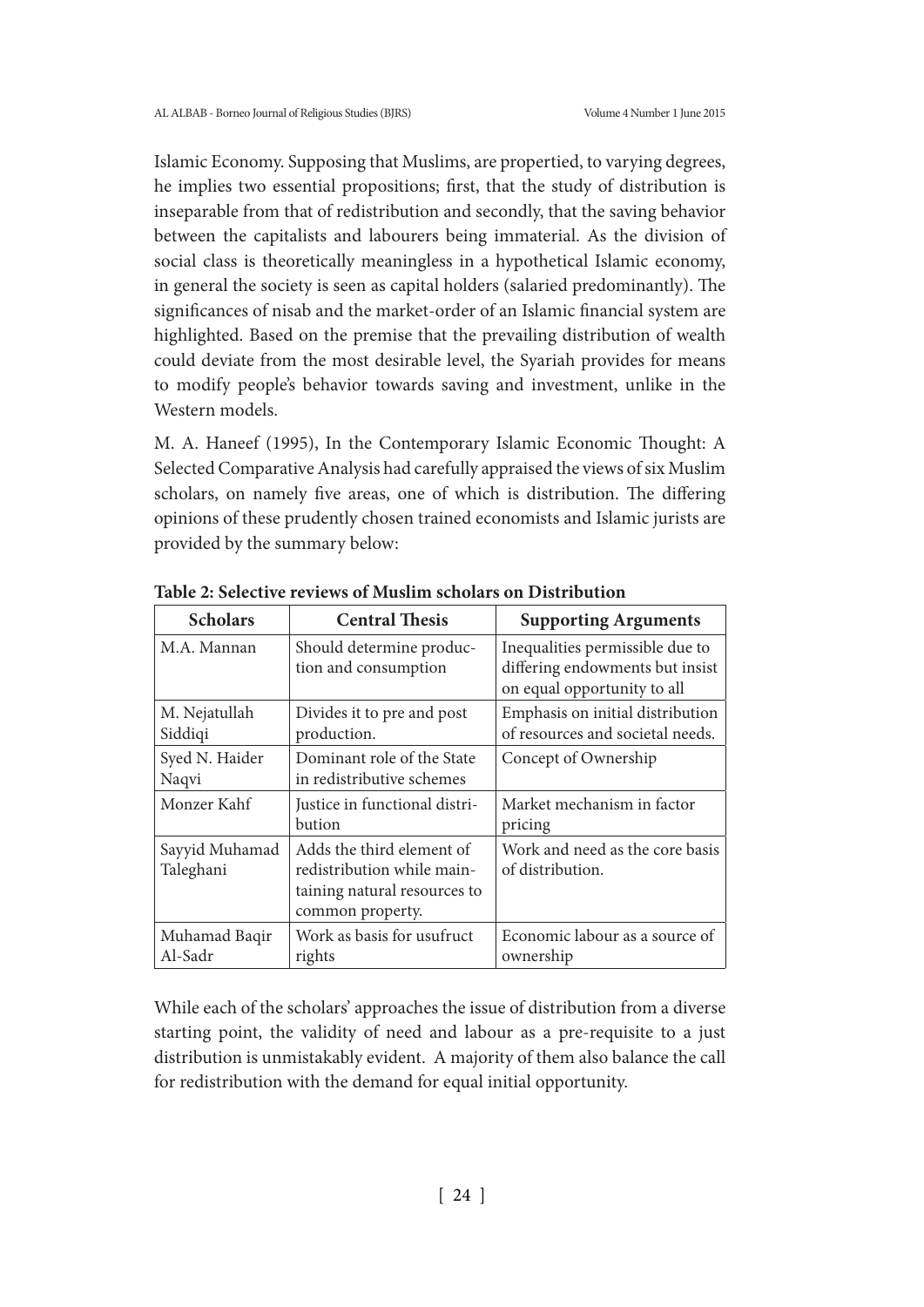## **THE ISLAMIC DISCOURSE ON DISTRIBUTIVE JUSTICE**

In recent years, distributive justice has emerged as an important topic among Muslim scholars of Islamic Economics. Underlying these discussions is the strong Islamic ethics of providing basic subsistence, for the most disadvantaged members of society. This involves individual obligation and personal piety as well as a state responsibility for social welfare. The ethical principle is formalized as one of the five pillars of faith in the form of tax of surplus wealth known as zakat.

Zubair Hassan (1988) stands firm on the idea that distributive justice from an Islamic perspective is a matter of integrated implementation of the interrelated mechanisms available in the system. He claims that one of the reason for the world to be torn between different economic systems is because of the problem of having to decide whether economic freedom or distributional equity should be given the highest priority in the social schemes of things. Seemingly, the differences in opinion on the appropriateness of a variable as an action base, the view of an appropriate equitable distribution and the extent of combining equity with the pursuit of other policy goals remains a challenge. the concept of 'amanah' is the foundation of equity in his model. From an economic stance, it refers to the 'appropriate' dispense of productive resources such as opportunities (entry and other technical support) based on the needs of the recipient.

Islamic Distributive Justice: A Concise Statement by Islahi (1992) was an attempt to provide a comprehensive list of provisions in regard to institutional arrangement of Islam for distributive justice. As compared to production and functional distribution which are left to the mutual agreement of the producing agents with the emphasis on justice, fair play and honesty in deciding the remunerations, Islam's focus is on personal distribution or the redistributional aspects of our economy.

Heidari (2007) reminds that Islam's overemphasis on the ethical concepts of altruism, benevolence, philanthropy together with its forewarning against wasteful consumption and concentration of income and wealth to be the key elements of distribution in Islam. He summarizes the main schemes of distributive justice in Islam to include an institutional approach, multiplicity and decentralized structure of redistributive measures, and hierarchal to lend flexibility to the system. Given the divine nature of the framework, the task of Islamic scholars and scientists is to discover the pure rules of justice from Quran and Sunnah and to adjust them to the prevailing circumstances of the modern era, he adds.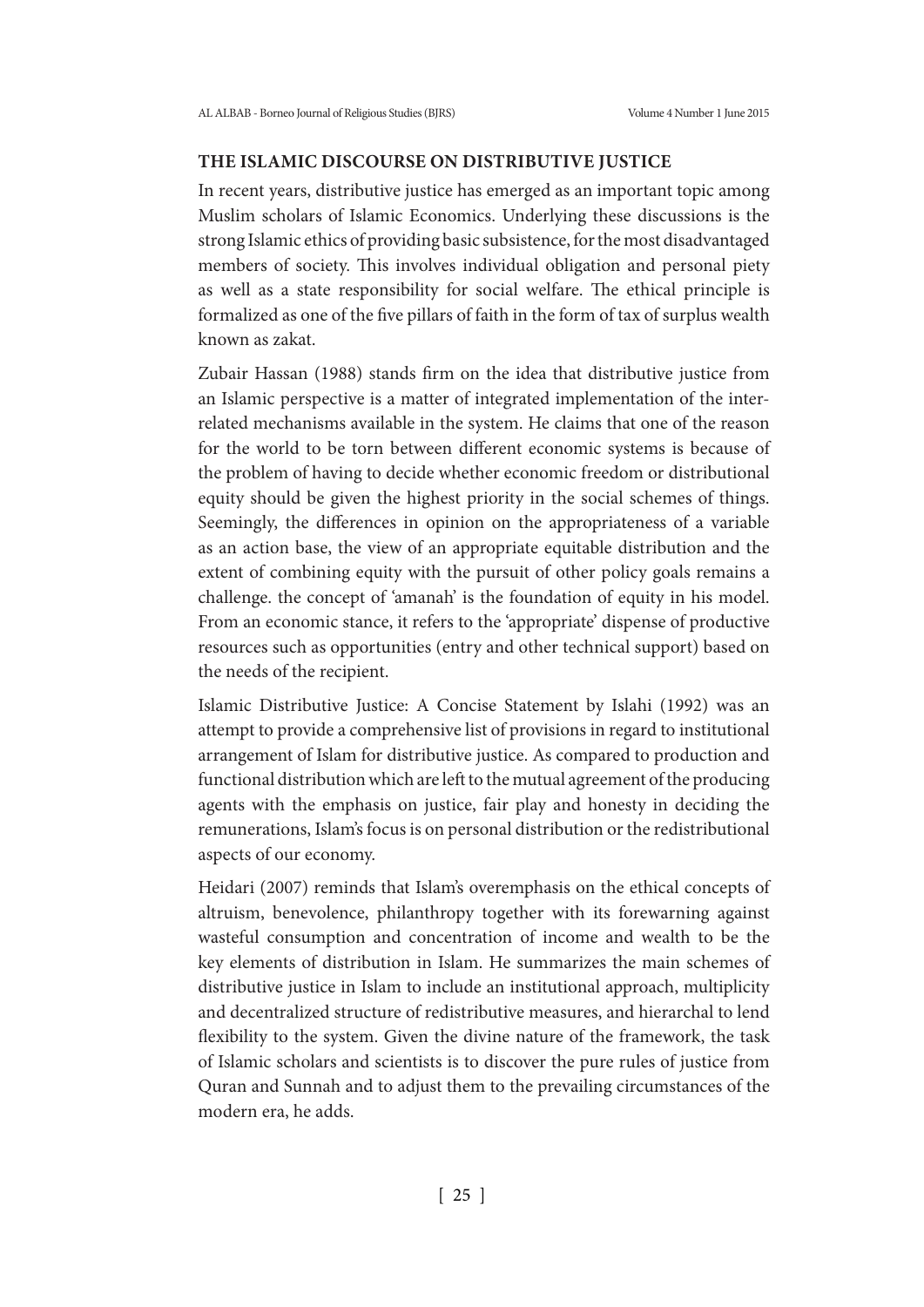## **STUDIES RELATED TO DISTRIBUTION IN THE PRE-PRODUCTION PHASE**

In an Islamic system, one may look at the role of government with reference to the performance of markets, the provision of public goods and environmental care. It is expected to react promptly towards market failures at a minimal cost to the society. Siddiqui (1986) in his discussion on the guaranteeing of a minimum level of living in an Islamic State begins with the Syariah's requirement for every individual to strive to fulfill their lives basic needs. He emphasizes living for a purpose, which inevitably demands efficiency and dignity. According to the scholar, the list of needs and the extent to which each need should be fulfilled is a matter of economic conditions of a particular society. The guarantee of need fulfillment or the right to livelihood follows logically from the Islamic view of the following;

a) Life as a test,

*Blessed is He in whose hand is dominion, and He is over all things competent. [He] who created death and life to test you [as to] which of you is best in deed - and He is the Exalted in Might, the Forgiving. (67:1-2)* 

b) The status of men and women as vicegerents,

*And We have certainly honored the children of Adam and carried them on the land and sea and provided for them of the good things and preferred them over much of what We have created, with [definite] preference. (17:70)*

- c) Their being distinguished from other creatures by a special dignity, *And We have certainly established you upon the earth and made for you therein ways of livelihood. Little are you grateful. (7:10)*
- d) From the fact that the universe has been well provisioned to sustain human life; and from the cooperative nature of the Islamic society,

*The believing men and believing women are allies of one another. They enjoin what is right and forbid what is wrong and establish prayer and give zakah and obey Allah and His Messenger. Those - Allah will have mercy upon them. Indeed, Allah is Exalted in Might and Wise. (9:71)*

The syariah guarantees equality of all Muslims before law, while the Quranic enjoinments and legal penalties prescribed by Islamic law enables the state to enforce the administration of justice.

*O mankind! We created you from a single (pair) of a male and a female, and made you into nations and tribes, that ye may know each other (not that ye may despise (each other). Verily the most honoured of you in the sight of Allah is (he who is) the most righteous of you. And Allah has full knowledge and is well acquainted (with all things). (49:13).*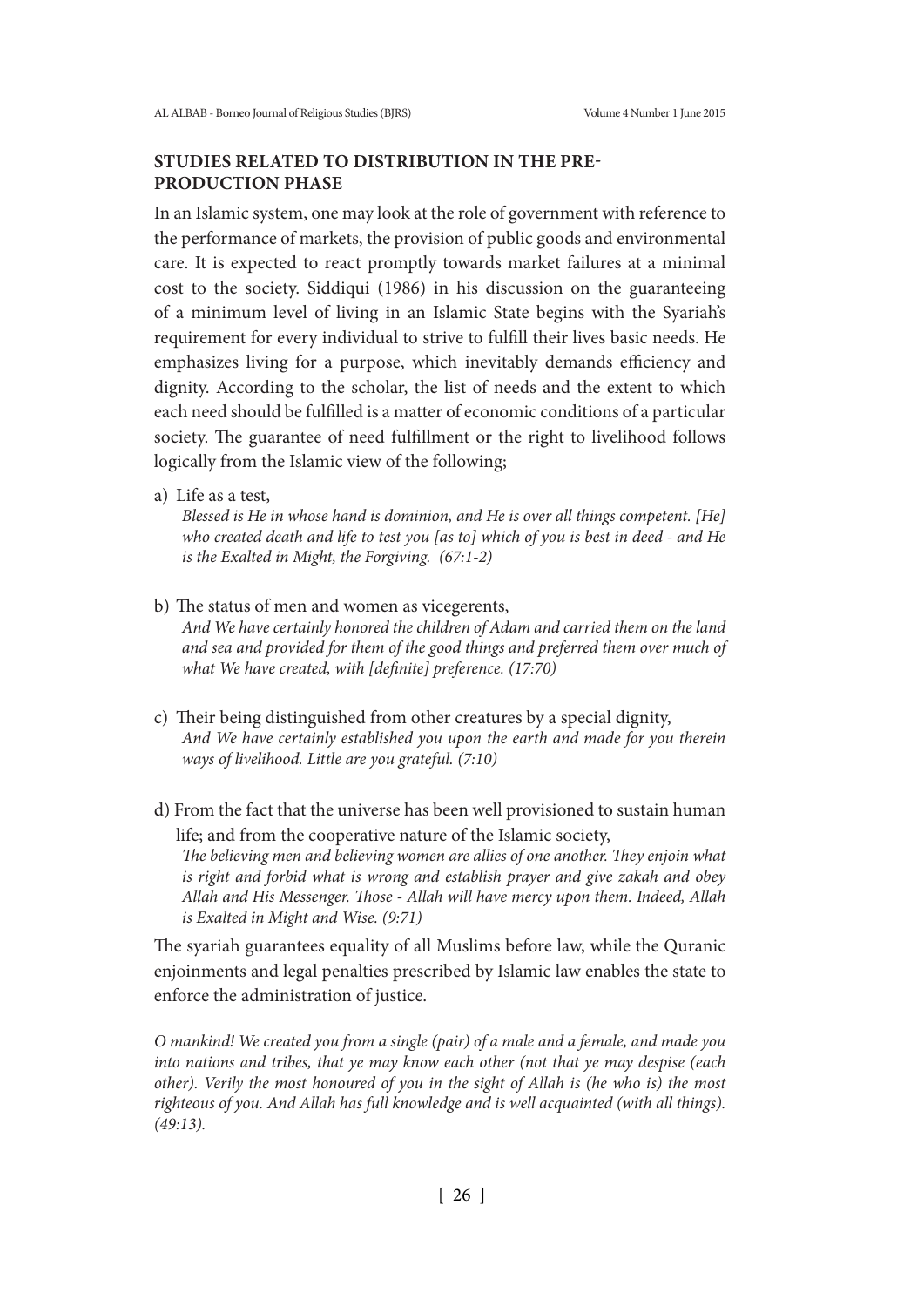Chapra (2007) in his Guarantee of Satisfaction of Fundamental Needs, states that one of the essential goals of Islam is to be a blessing for mankind and an indispensable requisite for being a blessing is to ensure the wellbeing of all people.

*And We have not sent you, [O Muhammad], except as a mercy to the worlds. (21:107).* 

In conclusion, need based rights and the significance of ownership play a strategic role in the distribution of economic resources at the pre-production stage of an Islamic economy.

# **STUDIES RELATED TO THE POST-PRODUCTION PHASE**

In recent years there has been a universal rediscovery of the market and a greater appreciation of the allocative role of the market. Consequently, the role of the state is changing from one that competes with the market to one that augments and improves its working.

Sadeq (1989) states two normative principles of factor pricing in Islam; justice and scarcity. It is ordained that a person receives what he works for or that the price for his labour corresponds with his contribution.

*And in no wise covet those things in which Allah Hath bestowed His gifts More freely on some of you than on others: To men is allotted what they earn, and to women what they earn: But ask Allah of His bounty. For Allah hath full knowledge of all things. (4:32)*

| Factor/Re-               | Pricing based on value-loaded guidelines                                                                                                                                                                                                                                                                                |  |
|--------------------------|-------------------------------------------------------------------------------------------------------------------------------------------------------------------------------------------------------------------------------------------------------------------------------------------------------------------------|--|
| source                   |                                                                                                                                                                                                                                                                                                                         |  |
| Labour                   | The element of humanity disables it to be treated as a sale-<br>able item. The consideration of ability, dependents and work<br>conditions in determining real wage. Market forces play a<br>secondary role in deciding upon the lower-limit.                                                                           |  |
| Land/Physical<br>Capital | Allows for a fixed price or rental to be charged on all phys-<br>ical assets. Legitimate even if losses are incurred from the<br>economic activity as the contracted service has been utilized,<br>resulting in possible depreciation of the productive asset.                                                          |  |
| Money capital            | The above analogy is not applicable for financial assets simply<br>because it does not lose its face value over time. Capital in the<br>form cash is treated as an investment and hence is entitled for<br>a predetermined profit sharing.                                                                              |  |
| Entrepreneurship         | Simultaneously decided with the price of money capital which<br>is a form of contribution towards a business venture. The<br>actual size of the price is post-determined, but the shares are<br>pre-determined. Ultimately, the amount of profits varies pro-<br>portionately with the risks taken and actual outcomes. |  |

Table 3: A. H. M. Sadeq's understanding of factor pricing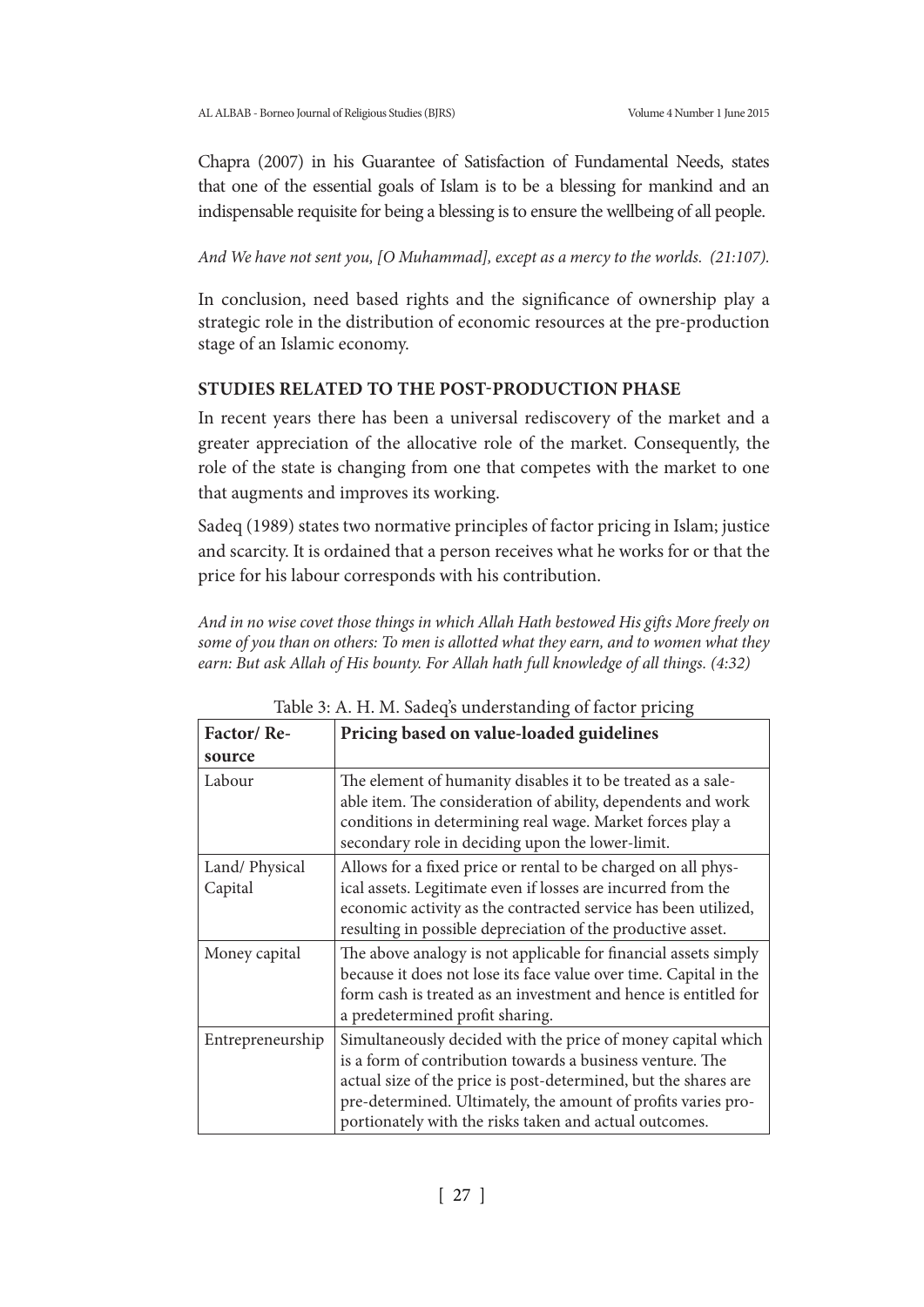Basically, he proposes that in Islam, factors should be priced equitably and rewarded justly, to restrain the possibility of gross inequalities in income and wealth. According to Fahim Khan (1990), the conventional economic theory uses a particular classification of factors of production which is arbitrary and has no scientific sanctity attached to it. Consequently, attempts are being made to review and reformulate the theories of production and distribution in Islamic framework, in order to have our own directions to develop the theories of production and distribution. All permissive and prohibitive practices involving distribution in the production process leans towards achieving equitable outcomes. The underlying idea is that despite the distribution according to need based entitlements at the pre-production phase, equity is sustainable in the form of rights to earnings deriving from ownership of productive intangible resources such as capabilities, talents and marketable skills.

#### **STUDIES RELATED TO THE REDISTRIBUTIVE PHASE**

Under proper conditions, markets are good at allocating resources, but not at generating a distribution of income that reflects the conscience or the prevalent view of the society. Therefore, the government cannot abdicate this role but instead pursue its role differently. Zubair Hassan (2008) admits to the likelihood of markets to falter and fail society on many fronts, while agreeing to certain government intervention policies to adversely affect the allocation of resources and distribution of incomes. He adds that in principle, Islam stands for free markets requiring the government to merely oversee if the tenets of the Syariah are being observed in letter and spirit. Similar opinions are expressed in the writings of Abu Yusuf and Ibn Khaldun (Islahi, 1992). Islahi notes that Islam does not consider market mechanism as sacrosanct, although it encourages it in general. In other words, whenever market fails to achieve the objectives desired by Islam, the state shall use corrective measures following an institutional approach. Azizi Che Seman (2004) shares the general views of past Muslim scholars with regards to the justification of redistribution of wealth and income in Islam. Ibn Taymiyyah for example claimed that whoever is unable to earn sufficiently must be aided with money. He added that, if an obligation cannot be met without certain means, then the acquisition of these means becomes an obligation.

Interestingly, when requested by the Sultan to give a ruling in favour of imposing new taxes over and above Zakah, Imam Al-Nawawi (1223-77) refused to do so, unless the ruler himself surrendered all ornaments owned to Baitulmal and desisted from extravagance. Hence the standard of Islam is clear as to the preconditions of extraordinary State collections for the purpose of redistribution.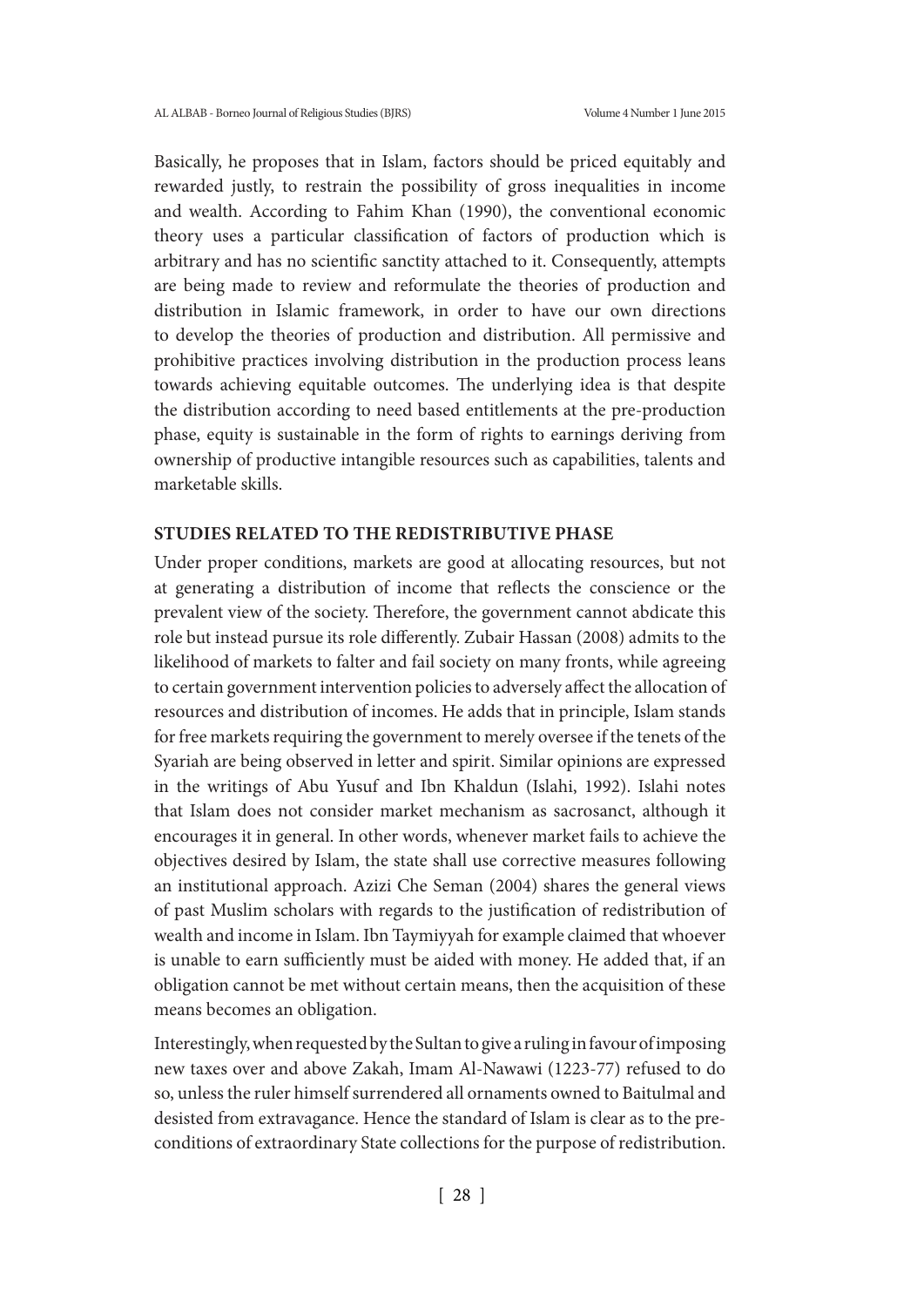At this juncture, it is necessary to remind ourselves that some inequality is an integral part of the Divine design. The Quran reiterates the objectives of differences in fortune and rizq to convey the wisdom of relative disparities in sustenance. The rich are tested on their abundance and the poor on their poverty. Thus, inequality is permissible and sometimes even necessary but not truly desirable. The Islamic ideology does not call for an artificial perfect equality but instead offers a range of tools to redistribute income and wealth to remove gross inequalities.

Being one among the five pillars, zakat is a form of worship and becomes an inevitable part of obeying God and it therefore has spiritual significance. *"Of their wealth take alms so that, through it, you may purify and sanctify them..." (9:103).* When the Prophet (SAW) sent Mu'ath to the people of Yemen, he told him: *"And let them know that Allah has ordained on them alms, to be taken from their rich (people) and given to their poor..."*

A thorough analysis of the sources related to zakat, leads us to conclude that the principle of distributive justice rooted in its rulings is the precedence of need. Equality is conditional upon sufficiency and availability of all the *asnaf*s.

*"Alms are for the poor, the needy, the employees who administer the funds, those whose hearts have been recently reconciled to the Truth, those in bondage, those in debt, in the cause of Allah, and the wayfarer, (thus it is) ordained by Allah, and Allah is most knowledgeable, most wise." (9:60)*

Nearly all of the reknowned Islamic economists have assigned a crucial role to the state in a future Islamic economy and advocated that the state should redistribute income in favor of the poor, interfere in the markets when necessary, ensure the provision of basic necessities, and even, according to one economist, initiate massive land reforms.

Habib Ahmed (2004) in his lengthy occasional paper on the Role of Zakat and Awqaf in Poverty Alleviation reaffirms the significance of these traditional Islamic non- market institutions in promoting social welfare. Awqaf revenues can be increased by putting it into productive activities such as cash waqaf to be extended for microfinance purposes. In any case, the awqaf is expected to be distributed based on need and usage but monitored by the administrators to ensure the trust is carried out according the original request of the waqaf creator.

Other mechanisms of private distribution of wealth available in the Quran are infaq, sadaqah and qard.

*"So fear Allah as much as you can; listen and obey, and spend in charity; that is better*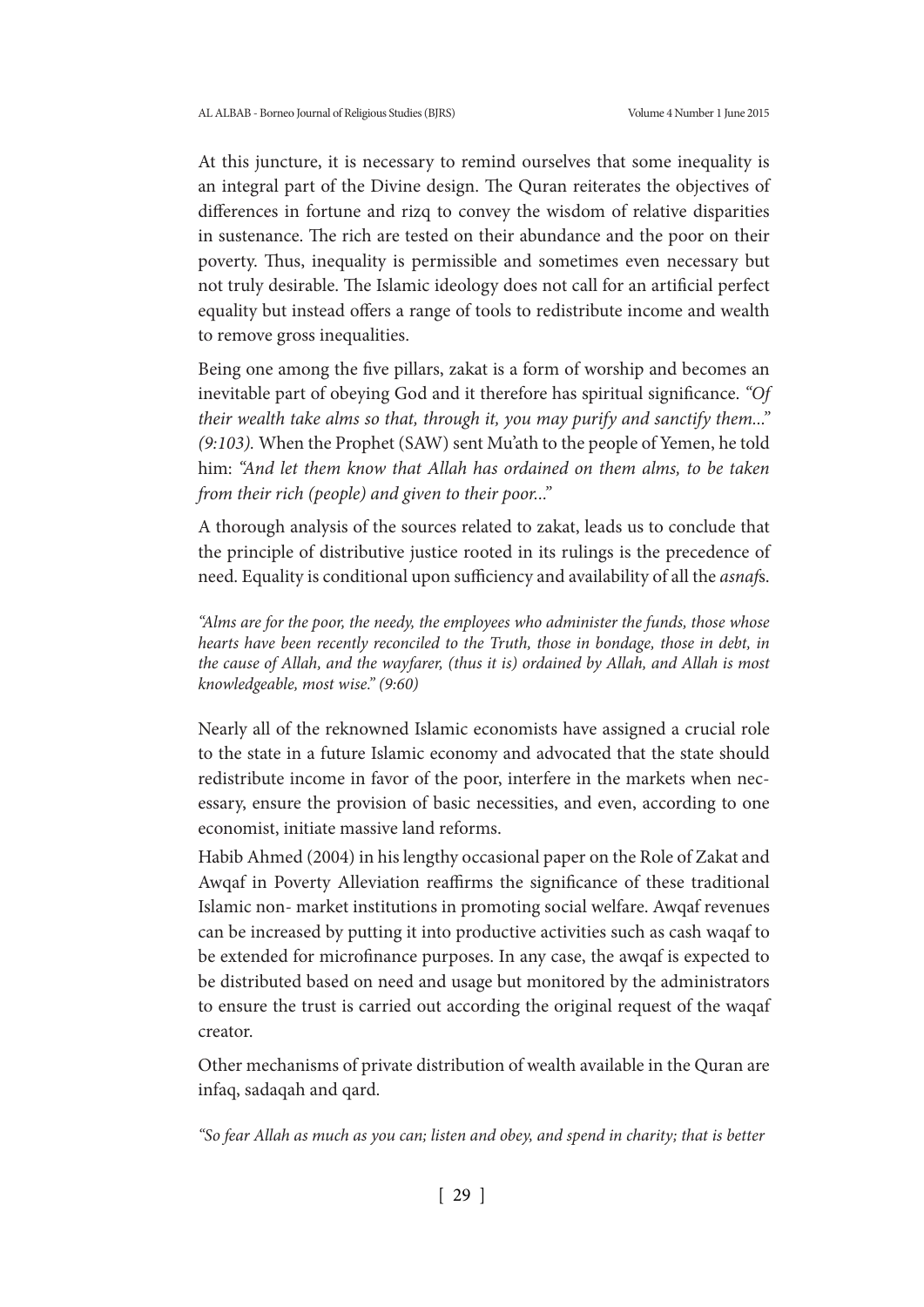*for you. And whosoever is saved from his own greed, they are the successful ones. If you lend to Allah a beautiful loan, He will double it for you and forgive you. (64:17)*

Evidences from the Quran and Sunnah reiterate that the distribution of inheritance should be based on ones entitlement as prescribed by the Book of Allah, followed by the nearest male heir.

*It is prescribed, when death approaches any of you, if he leave any goods that he make a bequest to parents and next of kin, according to reasonable usage; this is due from the Allah-fearing. (2:180)*

In conclusion, distribution at the post-production phase in an Islamic economic framework is directed towards facilitating circulation of wealth to achieve equality in opportunity and establishing social security. The obligatory and auxiliary measures available within the system when implemented appropriately can in fact effectively meet the economic goals of distribution in Islam.

# **METHODOLOGY**

In developing an Islamic framework that serves to describe the core principles of distributive justice in its general form, the research adopts a method introduced by Sekaran (2010) enabling the operationalization of a concept that reduces its abstraction and translate the concept of distributive justice into measurable elements.

These are the three steps suggested by the Sekaran in the process of converting a concept (distributive justice) into quantifiable terms in the context of economics:

- 1. Identifying a set of behavioural dimensions denoted by distributive justice. For example, the facets of rights, wealth circulation, social solidarity, etc as factors of justice in distribution.
- 2. Translating these dimensions into measurable elements. In the case of wealth circulation, a good yardstick is the mechanisms in place to reduce the disparity between groups.
- 3. Generating an appropriate response format that best represents the dimensions. The disbursement of zakat and size of waqaf funds as valid proxies of the flow of wealth from the surplus to the deprived economic agents within a community.

# **THE DIMENSIONS OF EQUITY**

The revealed knowledge of Islam is replete with advocates for equity as a norm in upholding justice in all domains of one's life. The task of departmentalizing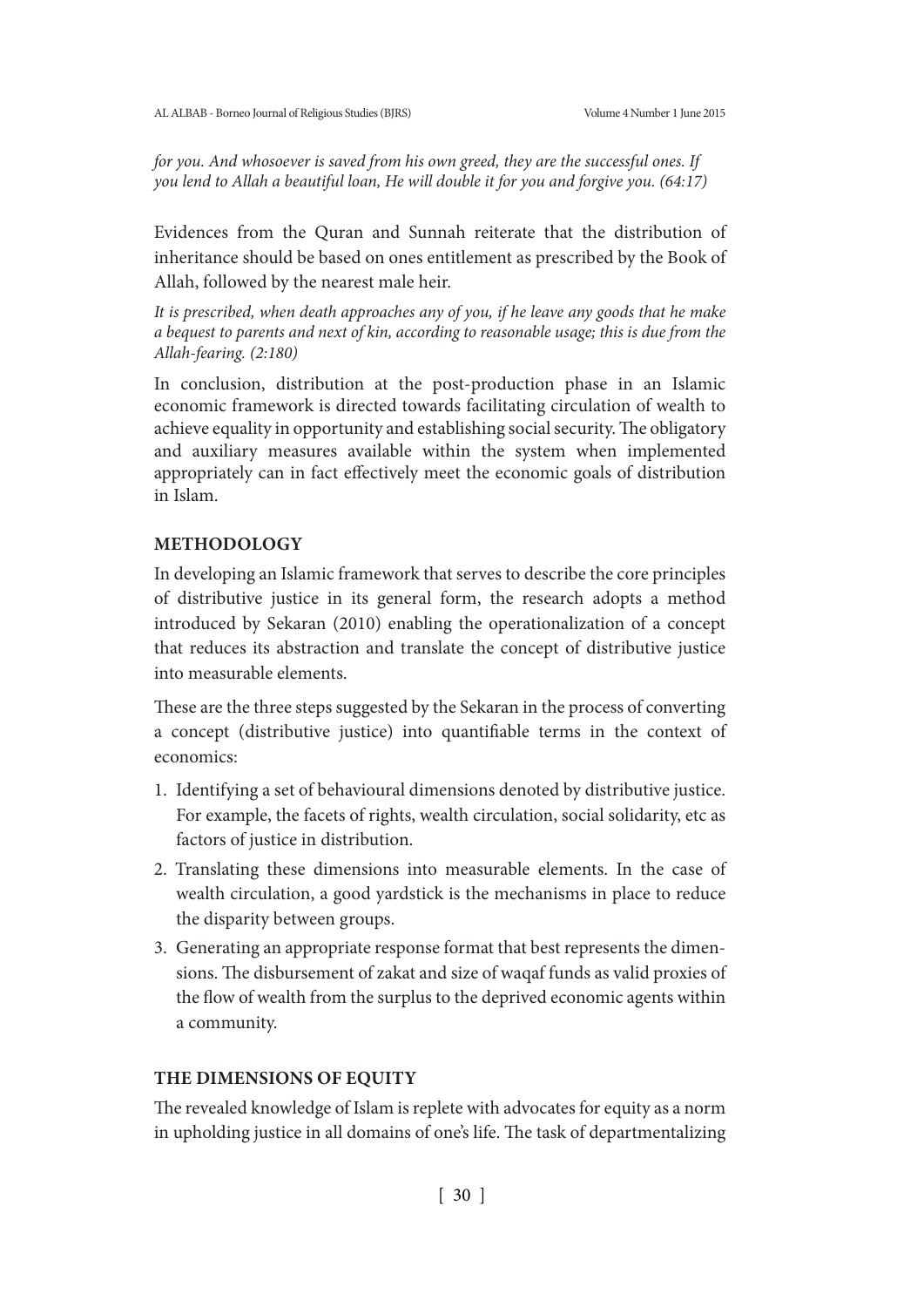its role to any exclusive realm is inappropriate and hence pointless, for Islamic economics is adopts a holistic approach.

There are several dimensions of equity available in the Quran and Sunnah. However, since the purpose of this chapter is to demonstrate that it is indeed possible to develop a conceptual framework based upon Islamic heritage, the researcher will concentrate on the following five dimensions of distributive equity; rights, ownership, circulation of wealth, equal opportunity and social security. Keeping in mind that it is possible to change or alter or even reject (by a superior) an Islamic theory once an alternative theory is formulated in a particular social context.

### **RIGHTS/HAQ**

Resources provided by nature and which can be used directly by man may be utilised freely, as everyone is entitled to benefit from them according to his needs. There is nothing to prevent individuals availing themselves of *Allah*'s earth as long as they do not interfere with the rights of others or of the state. Conversely, it is unjust when things created by *Allah* for the benefit of mankind is taken possession of, and then kept idle and useless.

According to J. Badawi, the right to own property is an instinctive matter as it is related to survival and self-preservation. He adds that the nature of property rights depends on the type of ideology that is followed in any particular society and time. Islam acknowledges rights to property (ownership) as part of our responsibility as trustees of God on earth.

*Know they not that Allah doth accept repentance from His votaries and receives their gifts of charity, and that Allah is verily He, the Oft-Returning, Most Merciful. (9:104)*

Rifaat Hassan (2006) believes that the Qur'an is the Magna Carta of human rights and that a large part of its concern is to free human beings from the bondage of traditionalism, authoritarianism (religious, political, economic, or any other), tribalism, racism, sexism, slavery or anything else that prohibits or inhibits human beings from actualizing the Quranic vision of human destiny embodied in the classic proclamation:

#### *"Towards Allah is thy limit." (53: 42).*

From the perspective of the Qur'an, these rights came into existence when we did; they were created, as we were, by God in order that our human potential could be actualized. They not only provide us with an opportunity to develop all our inner resources, but also hold before us a vision of what God would like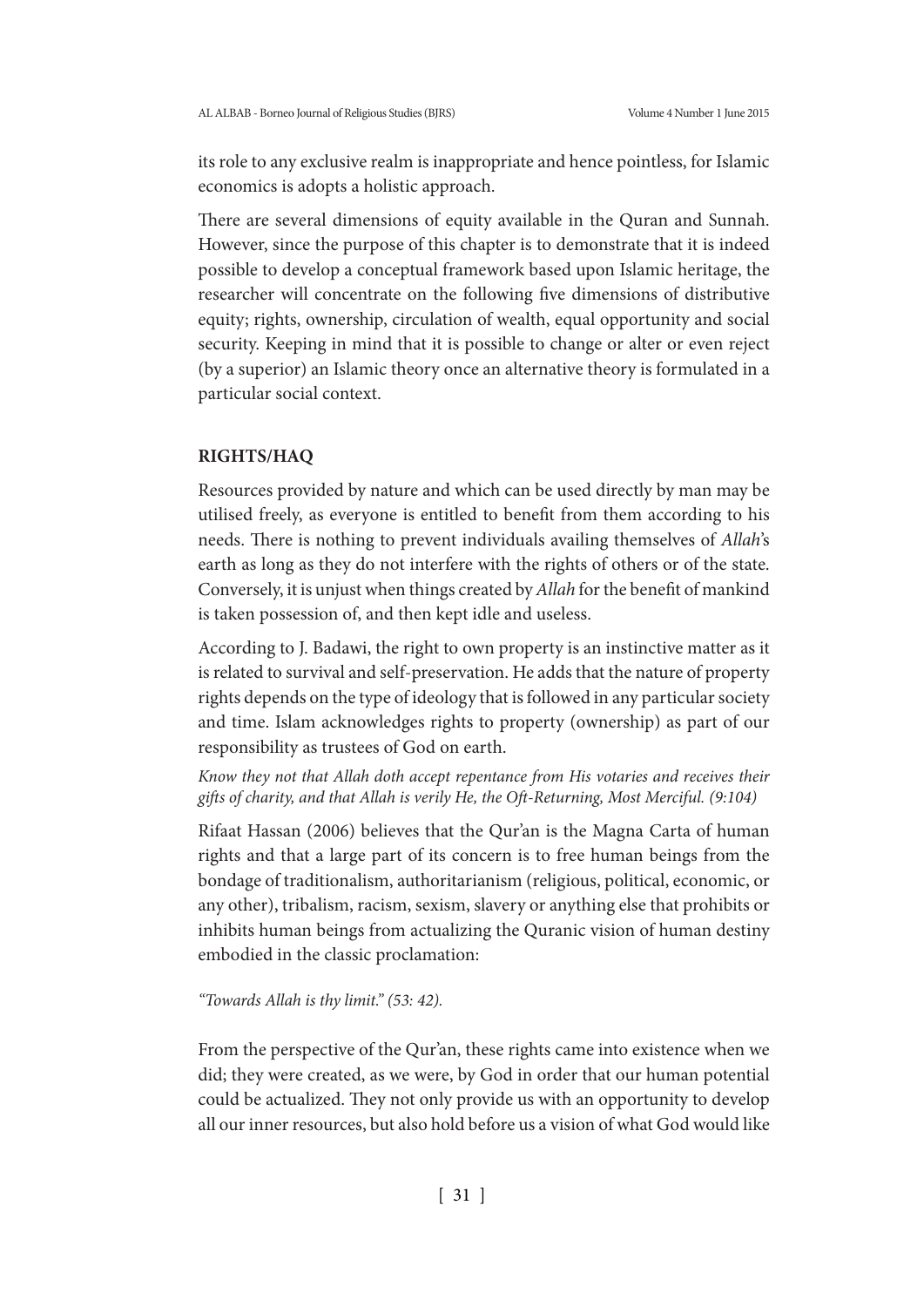us to be: what He wants us to strive, live and die for. Rights created or given by God cannot be abolished by any temporal ruler or human agency. Eternal and immutable, they ought to be put into effect since everything that God does is for 'a just purpose.'

*And in no wise covet those things in which Allah Hath bestowed His gifts More freely on some of you than on others: To men is allotted what they earn, and to women what they earn: But ask Allah of His bounty. For Allah hath full knowledge of all things. (4:32).*

# **OWNERSHIP**

A cardinal concept in the Qur'an underlying the socio-economic-political system of Islam is the ownership of everything belongs not to any person, but to God. Since He is the universal creator, every creature has the right to partake of what belongs to Him. Ownership rights in Islam originate from the concept of *khilafah* (stewardship), which is a constituent of the Islamic faith.

*It is He who hath made you (His) vicegerents (or stewards), inheritors of the earth. He hath raised you in ranks, some above others; that He may try you in the gifts he hath given you." Hence, a person entrusted with wealth can achieve the highest degree of virtue (falâh) by spending out of his wealth within the boundaries prescribed by the sharîah. (6:165).*

By implication, the ownership of *al-mâl* is understood to be a trust and its disposal is considered to be a test of faith since the owner has to use it in accordance with God's revealed wisdom. The Quran states:

*Parable of those who spend their substance in the way of Allah is that of a grain of corn: it groweth seven ears, and each ear Hath a hundred grains. Allah giveth manifold increase to whom He pleaseth: And Allah careth for all and He knoweth all things. (2:261).*

Through an examination of the divine rules (*Ahkam Shari'ah*) which allow man to possess property, it becomes apparent that the means of possession are limited to five which are work, inheritance, for the sake of survival State grants and transfers.

*"And say: work; soon will God observe your work and His Apostle, and the Believers." (9:105).*

*"Concerning (the inheritance) for your children: to the male is the equivalent of the portion of two females, and if they (children) were women more than two, then theirs is two-thirds of the inheritance." (4: 11).*

*"And in their wealth there is a right acknowledged. For the beggar and the destitute."(70:2425).*

*And in their wealth there is acknowledged right for the needy and destitute. (51:19) He who has killed a believer by mistake must set free a believing slave and pay the blood money to the family of the slain."(4: 92).*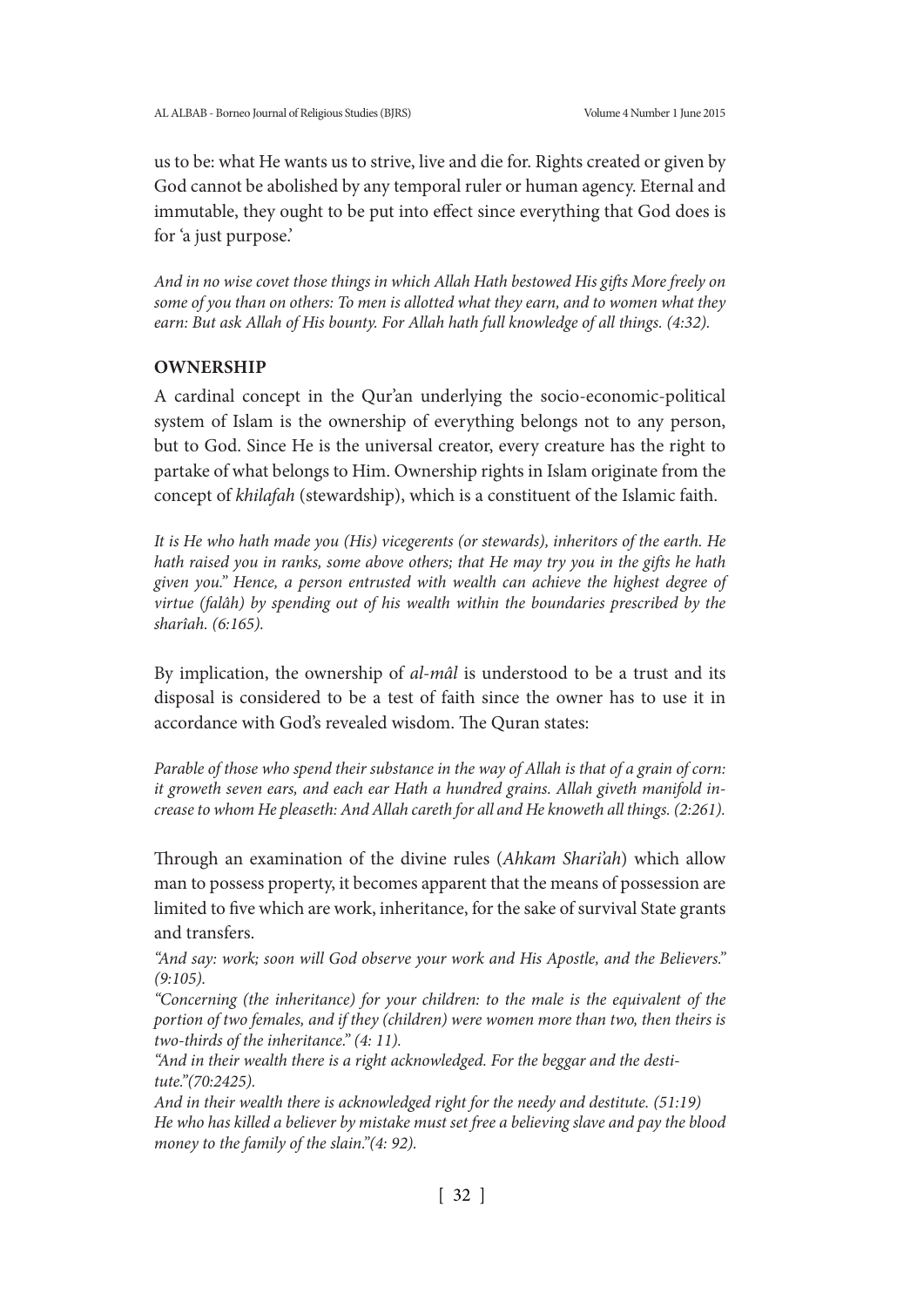# **CIRCULATION OF WEALTH**

Two matters could lead to the maldistribution of wealth among people. The first would be to allow the circulation of wealth exclusively among the rich; and the second would be to deprive people from that wealth, and to prevent them from acquiring the means of circulation of that wealth.

Islam resolves these two possibilities by decreeing a host of *Shari'ah* rules designed to prevent hoarding (means of piling up money without a purpose) among the well offs.

*"And let those who hoard gold and silver and do not spend them in the way of Allah know that a severe and painful punishment is awaiting them."(9:34).*

The principles of moderation in consumption and spending steers the equity characteristic for wealth to flow from the surplus units to the rest.

*Behold, ye are those invited to spend (of your substance) in the Way of Allah: But among you are some that are niggardly. But any who are niggardly are so at the expense of their own souls. But Allah is free of all wants, and it is ye that are needy. If ye turn back (from the Path), He will substitute in your stead another people; then they would not be like you! (47:38).*

According to Yusoff (2010, 2012) the means of interpersonal distribution of income and wealth has favourable multiplier effect. Equity is the represented by the mode of resource mobilization through sharing and partnerships formed from the circulation of wealth.

*Who is he that will loan to Allah a beautiful loan, which Allah will double unto his credit and multiply many times? It is Allah that giveth (you) Want or plenty, and to Him shall be your return. (2:245).*

*They ask thee what they should spend (In charity). Say: Whatever ye spend that is good, is for parents and kindred and orphans and those in want and for wayfarers. And whatever ye do that is good, -Allah knoweth it well. (2:215).*

### **EQUAL OPPORTUNITY**

The equity which Islam believes in is the equality of opportunity to secure a livelihood and desires that no obstacles should exist in society to prevent an individual from striving for a living according to his capacity and talents; nor should any social distinctions exist with the object of safeguarding the privileges of a certain class, race, dynasty or group of people. However, the concept of rizq plays a crucial role in seizing such opportunities.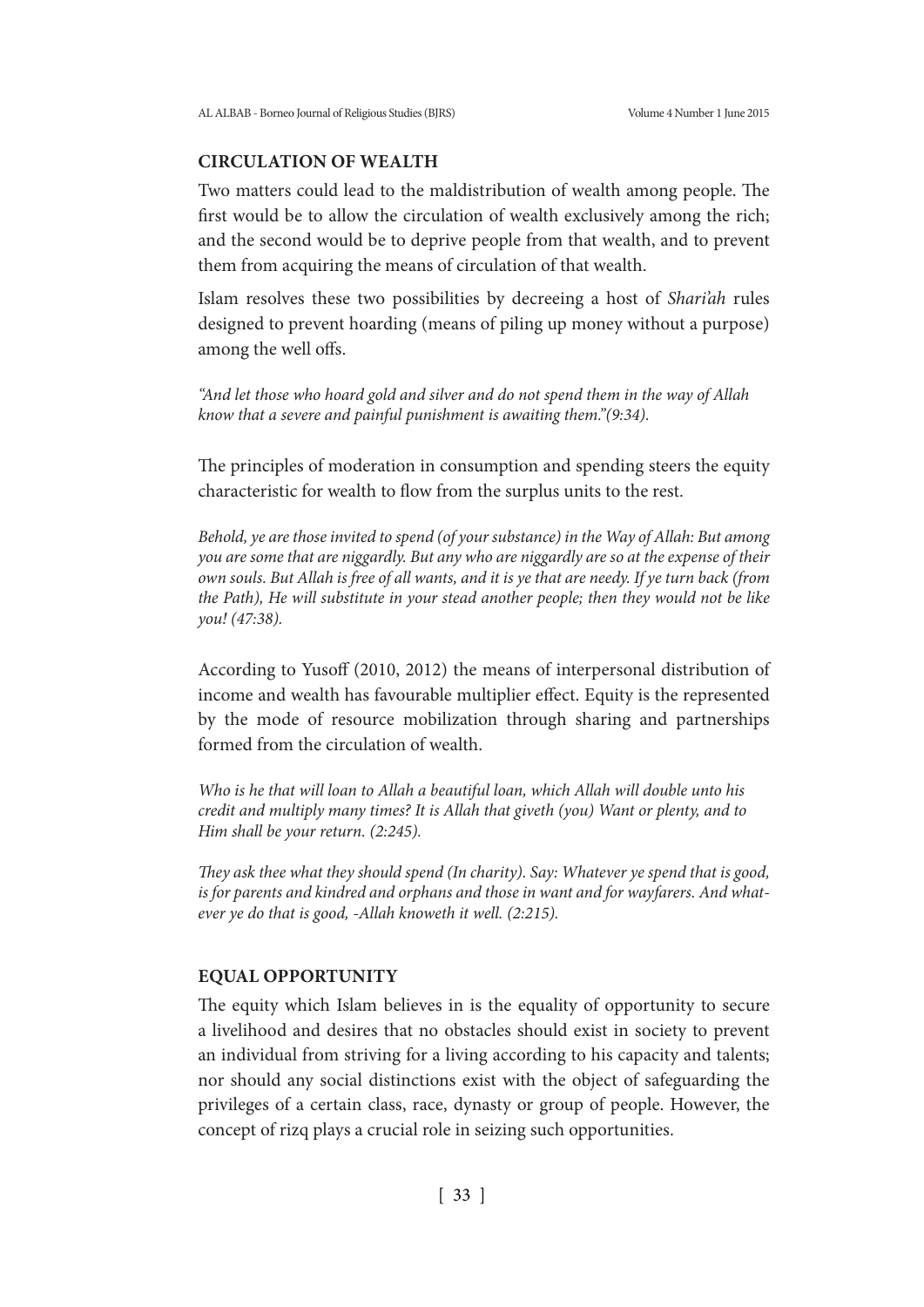*Allah doth enlarge, or grant by (strict) measure, the sustenance (which He giveth) to whomso He pleaseth. The wordly rejoice in the life of this world: But the life of this world is but little comfort in the Hereafter. (13:26).*

*Allah* has not distributed His gifts and favour equally among mankind but, in His infinite wisdom, has given some individuals more than others.

*See how We have bestowed more on some than on others; but verily the Hereafter is more in rank and gradation and more in excellence. (17:21).*

The laws of society should neither be such as would establish a permanent monopoly for the owners of resources and make it impossible for the rest to acquire them nor such that the race for everyone should compulsorily begin from the same point and under the same conditions so that they would all be tied to each other right till the end of the race. On the contrary, economic laws should be such as to make it possible for all, who started his race under adverse conditions, to acquire resources, if he can do so by dint of his effort and ability, and for he who inherited them to be left behind in the race and to lose it, if he does not have the ability or efficiency to keep it.

## **SOCIAL SECURITY**

What makes Islamic economics distinguished is that scarce resources may be allocated in many ways other than through exchange by the institutions of exchange. Under the integrative system, the Islamic concept of exchange is clearly not value-free. It has in fact, social and moral overtones. Islamic economics with both the provision of exchangeables as understood in modern economics and the non-changeables (*i.e*., transfer payment) which frequently takes place under the conditions of relative social concern and moral responsibility.

According to N.M. Ghifari (1979), the aims of the Islamic social security system includes a wider circulation of wealth, the prohibition of concentration of wealth and anti-social economic institutions, reduction of poverty, establishing a balance between individualism and collectivism, social justice (pay according to ability and paid based on needs), and restoring man's selfassertion and self-respect.

*It is not righteousness that ye turn your faces Towards east or West; but it is righteousness- to believe in Allah and the Last Day, and the Angels, and the Book, and the Messengers; to spend of your substance, out of love for Him, for your kin, for orphans, for the needy, for the wayfarer, for those who ask, and for the ransom of slaves; to be steadfast*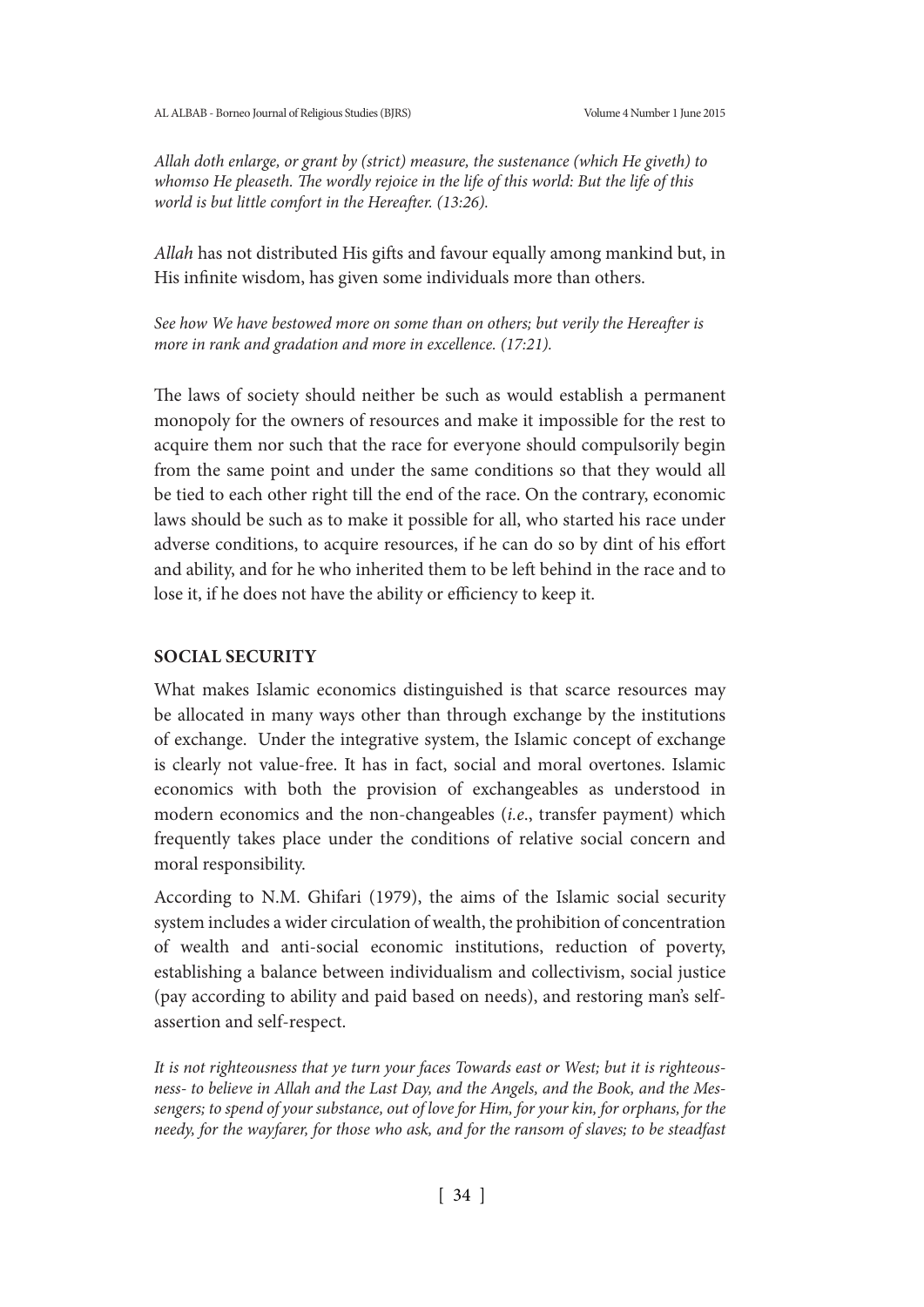*in prayer, and practice regular charity; to fulfil the contracts which ye have made; and to be firm and patient, in pain (or suffering) and adversity, and throughout all periods of panic. Such are the people of truth, the Allah fearing. (2:177).*

Under the shade of the Islamic code, a non-Muslim individual's personal dignity, property and wealth are protected and secured whether he is under covenant or lives in peaceful co-existence.

*"Allah does not forbid you from those who do not fight you because of religion and do not expel you from your homes – from being righteous toward them and acting justly toward them. Indeed, Allah loves those who act justly."(60:8).*

From an Islamic point of view, social welfare is the greatest responsibility of the State. The various physiological and psychological needs are perceived as two sides of a coin. Meeting one is expected to at least motivate the fulfillment of the other. Logically, when the basic needs (material, interpersonal, security and esteem) are consistently met without struggle, the society as a whole stands a better chance to move ahead with self-actualization needs often echoed by achievements of truth, justice, beauty and creativity.

### **FINDINGS**

When combined with the model of stages of distribution by production phases (Figure 3), all the 5 dimensions tend to converge into their respective positions. Equal opportunity and rights are essential means of dispensing equity at the pre-production phase in advancing the push for justice so central to Islam. Ownership in the form of work is core at the post production phase, for Islam rewards its believers based on their activities, especially ones which are beneficial. Circulation of wealth and social security become significant at the redistributive phase, aimed at reducing the inequalities brought about by market imperfections but rightfully the function of the State to establish justice.

The hypothetical framework of Distributive Justice below depicts the operationalization method adopted in this research. The abstract concept of distributive justice is converted into dimensions which then are converted into quantifiable elements. The boxes at the far right are meant to serve as a cross reference in designing socio-economic policies.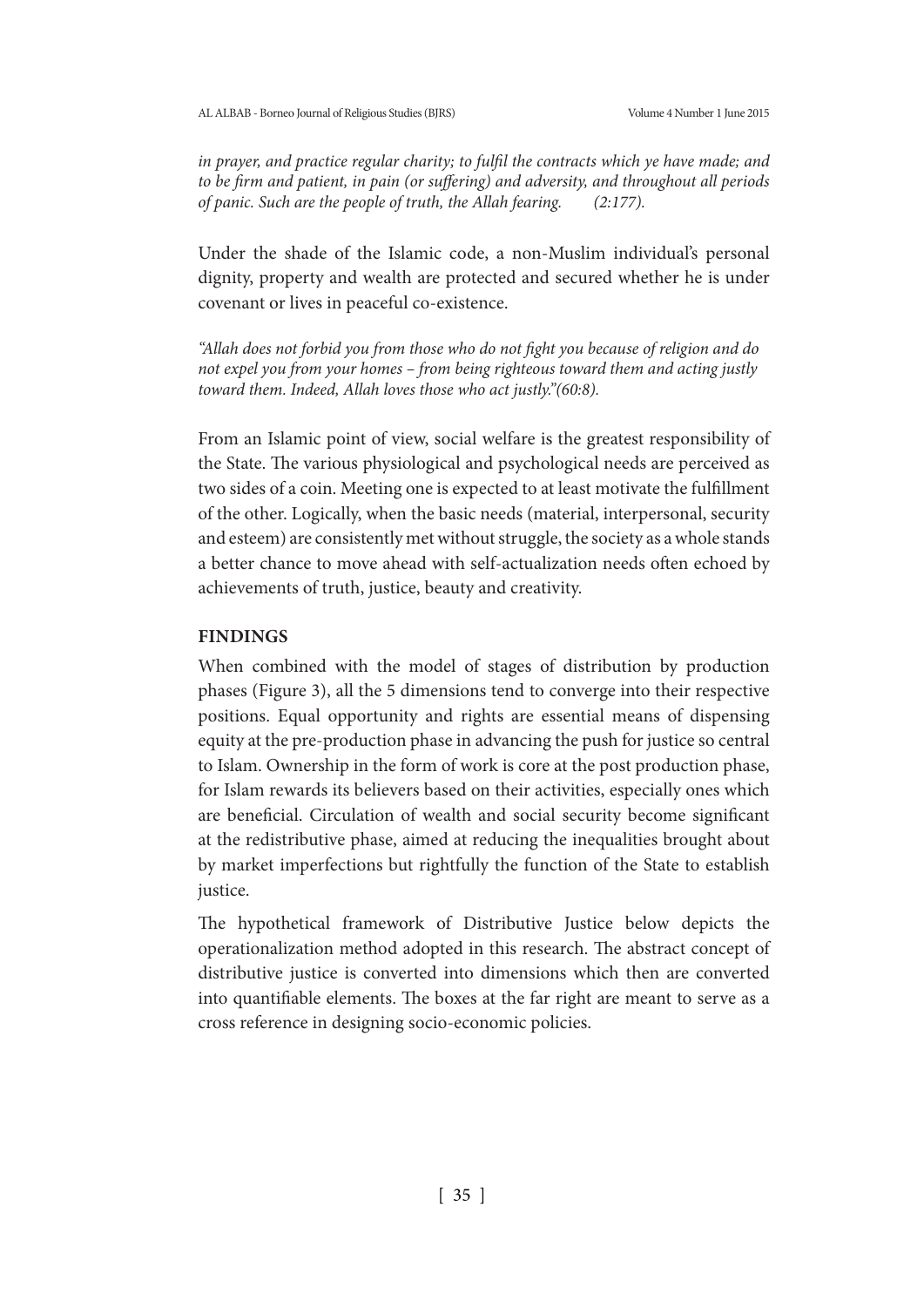

Hypothetical framework above is the amalgamation of distributional justice in the 3 stages of production and the dimensional meachanisms of distributive equity as discussed and elaborated in the earlier sections.

From an Islamic economics perspective, all the standards of distribution identified and accepted by the counterpart are valid, but is valued differently. Related studies by Muslim economists in particular clearly illustrate that the significance of each principle changes concurrently with the objective of a given economic distribution. Incidentally, the stage of distribution along the production process determines the ultimate/ real purpose of the given distribution. Assuming we agree with and accept the three goals distributive justice established by Iqbal, M. the sole principle that emerges from the guaranteeing of fulfillment of basic needs, equitable personal incomes and elimination of extreme inequalities achievement of equal opportunity, is EQUITY.

All critical literature reviews in the previous chapter and the evidences from the Turath analyzed in this chapter resulted in the five criteria of a conceptual framework of distributive justice purely based on Islamic tenets. They collectively point towards istihsan (the nearest Islamic law doctrine to the notion of equity in western jurisprudence). Once this notion is casted upon economics in general and distribution in particular, adl' and ihsan appears to be defining characters of distributive justice in Islam.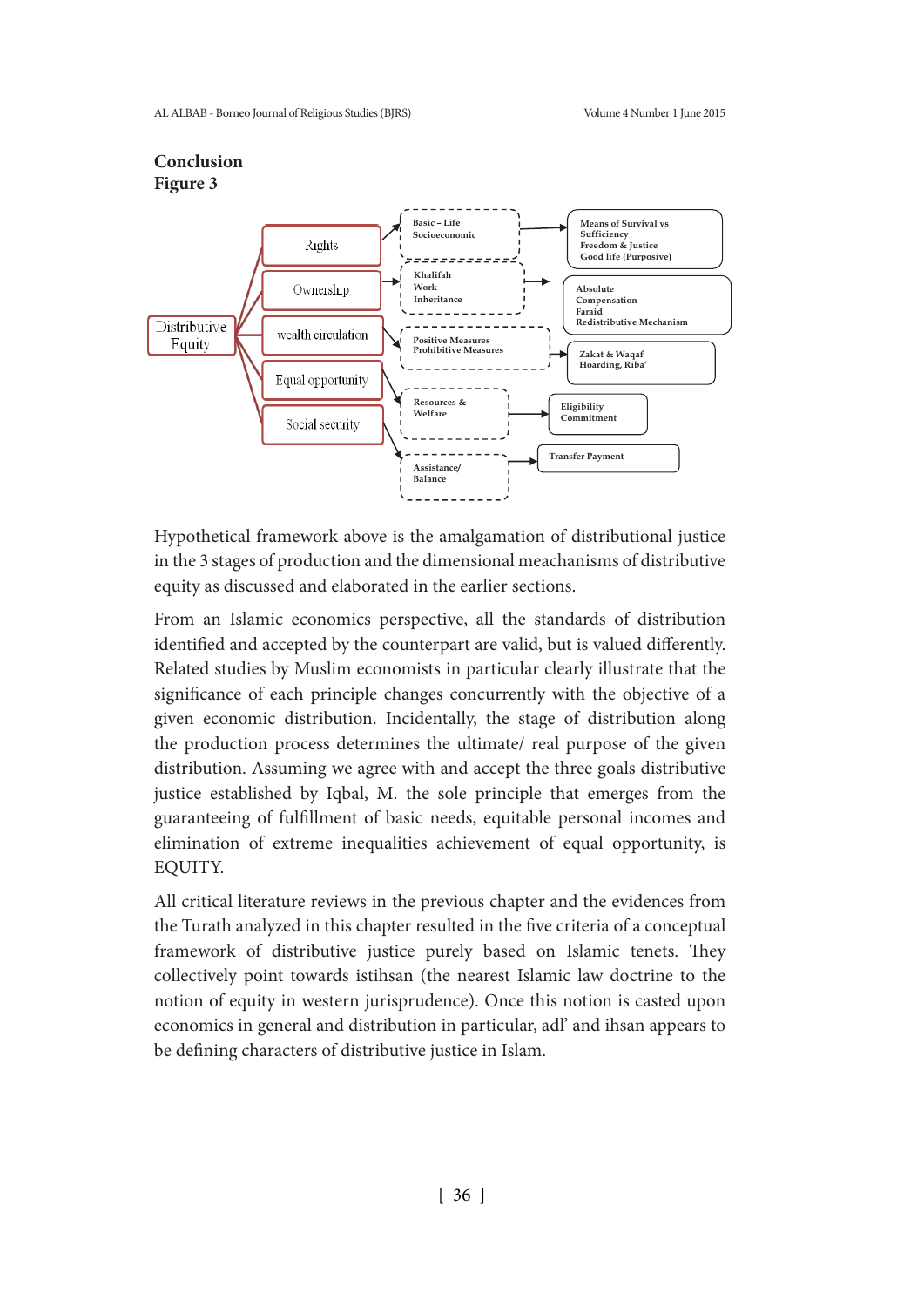### **REFERENCES**

- A.H.M. Sadeq., 1989. "Factor Pricing and Income Distribution From an Islamic Perspective." *Journal of Islamic Economics*, Vol. 2, No.1, pp. 45- 53.
- Abdel Hamid El-Ghazali.,1994. "Man is the Basis of Islamic Strategy for Economic Development." *Islamic Economics Translation Series*. No.1 by IRTI.
- Abdul Azim Islahi., 2004. *Contributions of Muslim Scholars to Economic Thought Analysis (11-905 A.H./632-1500 A.D.)*. Islamic Economic Research Center, King Abdul Aziz University, Jeddah, Saudi Arabia.
- Ahmed, Habib.,2004. *Role of Zakat and Awkaf in Poverty Alleviation.* IDB (IRTI). Occasional Paper. No.8.
- Azizi Che Seman & Nor Aini Ali., 2004. "Economic Thoughts of Redistribution of Income dan Wealth: A Comparative Analysis." *Shariah Journal*, 12:2 , pp. 25-42.
- English-Quran with commentaries by Yusuf Ali: The Meaning of The Noble Qur'an., 2006. (source: http://www.pdf-koran.com/Koran.pdf).
- Fleurbaey, M., 2012. Economics and Economic Justice, *The Stanford Encyclopedia of Philosophy (Summer 2012 Edition)*, Edward N. Zalta (ed.).
- Haneef, M. A., 1995. *Contemporary Islamic Economic Thought: A selected Comparative Analysis*. Kuala Lumpur: Ikraq.
- Islahi, A. A., 1993. "Islamic Distributive Scheme: A Concise Statement." *Journal of Objective Studies*. Vol.5, No. 1. 98-111.
- Khaliq Ahmad & Arif Hassan., 2000. "Distributive Justice: The Islamic Perspective." *Intellectual Discourse*, Vol 8, No 2, 159-172.
- Mannan, M. A., 1984. *The Frontiers of Islamic Economics: Some Philosophical Underpinnings*.
- M. Fahim Khan., 1990. "Factors of Production and Factor Markets in Islamic Framework." *JKAU: Islamic Econ*, Vol. 2, pg. 25-46. (Source: http:// www.kau.edu.sa/Files/320/Researches/51020\_21157.pdf).
- M. N. Siddiqi, 1986. *Guaranteeing a Minimum Level of Living in an Islamic State. In Distributive Justice and Need Fulfilment in an Islamic Economy*, ed. by Munawar Iqbal. Islamabad: International Institute of Islamic Economics.
- M. Quraish Shihab., 1996. *Wawasan Al-Quran: Tafsir Tematik atas Pelbagai Persoalan Umat*
- M. Umer Chapra., 1992. "Islam and the Economic Challenge." *Islamic Economics Series* – 17. The Islamic Foundation The International institute of Islamic Thought.